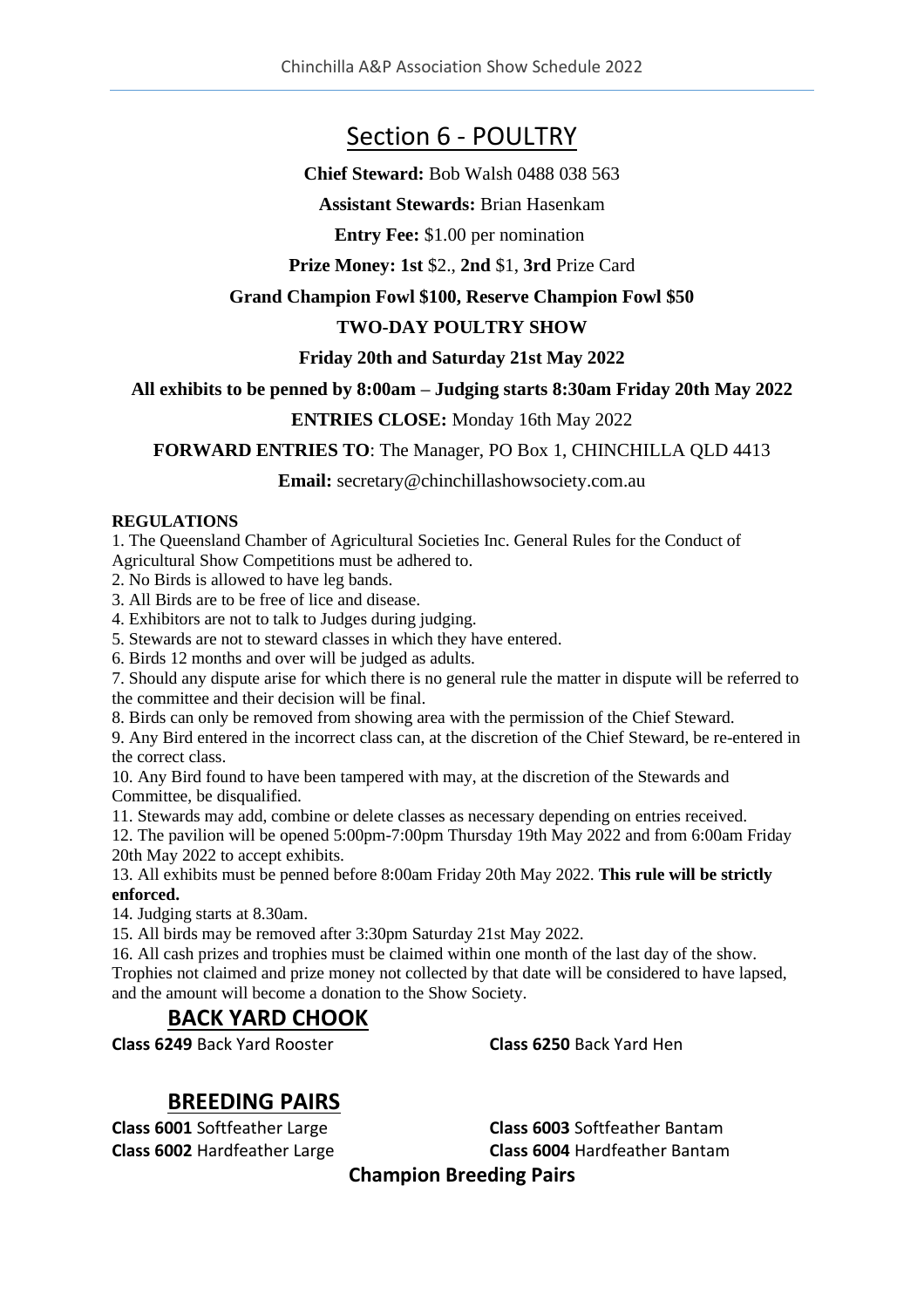#### **PAIR OF PULLETS**

**Class 6005** Softfeather Large **Class 6006** Hardfeather Large

**Class 6007** Softfeather Bantam **Class 6008** Hardfeather Bantam **Champion Pair of Pullets**

# **LARGE HEAVY SOFTFEATHER**

**Class 6009** Australorp Cock **Class 6010** Australorp Hen **Class 6011** Australorp Cockerel **Class 6012** Australorp Pullet **Class 6013** Wyandotte AC Cock **Class 6014** Wyandotte AC Hen **Class 6015** Wyandotte AC Cockerel **Class 6016** Wyandotte AC Pullet **Class 6017** Rhode Island Red Cock **Class 6018** Rhode Island Red Hen **Class 6019** Rhode Island Red Cockerel **Class 6020** Rhode Island Red Pullet

**Class 6021** Sussex Cock **Class 6022** Sussex Hen **Class 6023** Sussex Cockerel **Class 6024** Sussex Pullet **Class 6025** Langshan Cock **Class 6026** Langshan Hen **Class 6027** Langshan Cockerel **Class 6028** Langshan Pullet **Class 6029** Any Other Variety Cock **Class 6030** Any Other Variety Hen **Class 6031** Any Other Variety Cockerel **Class 6032** Any Other Variety Pullet

### **LARGE LIGHT SOFTFEATHER**

**Class 6033** Silkie AC Cock **Class 6034** Silkie AC Hen **Class 6035** Silkie AC Cockerel **Class 6036** Silkie AC Pullet **Class 6037** Ancona AC Cock **Class 6038** Ancona AC Hen **Class 6039** Ancona AC Cockerel **Class 6040** Ancona AC Pullet **Class 6041** Leghorn White Cock **Class 6042** Leghorn White Hen

**Class 6043** Leghorn White Cockerel **Class 6044** Leghorn White Pullet **Class 6045** Leghorn AC Cock **Class 6046** Leghorn AC Hen **Class 6047** Leghorn AC Cockerel **Class 6048** Leghorn AC Pullet **Class 6049** Any Other Variety Cock **Class 6050** Any Other Variety Hen **Class 6051** Any Other Variety Cockerel **Class 6052** Any Other Variety Pullet

# **Champion Large Softfeather Reserve Champion Large Softfeather**

#### **LARGE HARDFEATHER GAME**

**Class 6053** Australian Game AC - Cock **Class 6054** Australian Game AC - Hen **Class 6055** Australian Game AC - Cockerel **Class 6056** Australian Game AC - Pullet **Class 6057** Indian Game AC - Cock **Class 6058** Indian Game AC - Hen **Class 6059** Indian Game AC - Cockerel **Class 6060** Indian Game AC - Pullet **Class 6061** Pit Game AV - Cock **Class 6062** Pit Game AV - Hen **Class 6063** Pit Game AV - Cockerel **Class 6064** Pit Game Any Variety - Pullet

**Class 6065** O.E.G Black Red - Cock **Class 6066** O.E.G Black Red - Hen **Class 6067** O.E.G Black Red - Cockerel **Class 6068** O.E.G Black Red - Pullet **Class 6069** O.E.G Pile - Cock **Class 6070** O.E.G Pile - Hen **Class 6071** O.E.G Pile - Cockerel **Class 6072** O.E.G Pile - Pullet **Class 6073** O.E.G Brown - Red Cock **Class 6074** O.E.G Brown Red - Hen **Class 6075** O.E.G Brown Red- Cockerel **Class 6076** O.E.G Brown Red - Pullet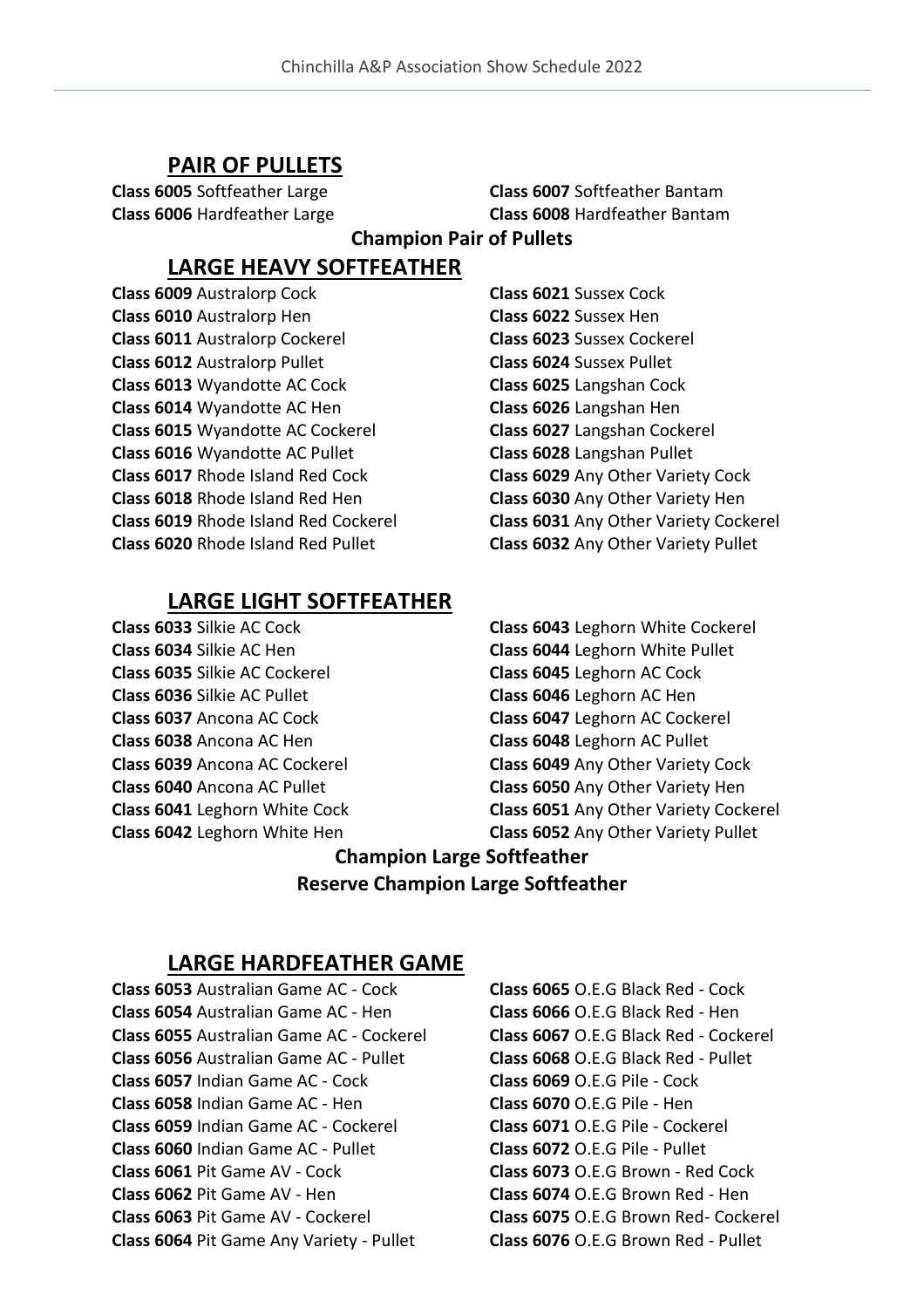- **Class 6077** O.E.G Blue Red Cock
- **Class 6078** O.E.G Blue Red Hen
- **Class 6079** O.E.G Blue Red Cockerel
- **Class 6080** O.E.G Blue Red Pullet
- **Class 6081** O.E.G Duckwing AC Cock
- **Class 6082** O.E.G Duckwing AC Hen
- **Class 6083** O.E.G Duckwing AC Cockerel
- **Class 6084** O.E.G Duckwing AC Pullet
- **Class 6085** O.E.G Any Colour Cock **Class 6086** O.E.G Any Colour - Hen **Class 6087** O.E.G Any Colour - Cockerel **Class 6088** O.E.G Any Colour - Pullet **Class 6089** AOV - Cock **Class 6090** AOV - Hen **Class 6091** AOV Game - Cockerel **Class 6092** AOV - Pullet

# **Champion Large Hardfeather Reserve Champion Large Hardfeather**

# **SOFTFEATHER BANTAM**

**Class 6093** Wyndotte AC - Cock **Class 6094** Wyndotte AC - Hen **Class 6095** Wyndotte AC - Cockerel **Class 6096** Wyndotte AC - Pullet **Class 6097** Leghorn White - Cock **Class 6098** Leghorn White - Hen **Class 6099** Leghorn White - Cockerel **Class 6100** Leghorn White - Pullet **Class 6101** Leghorn AC - Cock **Class 6102** Leghorn AC - Hen **Class 6103** Leghorn AC - Cockerel **Class 6104** Leghorn AC - Pullet **Class 6105** Langshan Black - Cock **Class 6106** Langshan Black - Hen **Class 6107** Langshan Black - Cockerel **Class 6108** Langshan Black - Pullet **Class 6109** Langshan AC - Cock **Class 6110** Langshan AC - Hen **Class 6111** Langshan AC - Cockerel **Class 6112** Langshan AC - Pullet **Class 6113** Rhode Island Red - Cock **Class 6114** Rhode Island Red - Hen **Class 6115** Rhode Island Red - Cockerel **Class 6116** Rhode Island Red - Pullet

**Class 6117** Ancona - Cock **Class 6118** Ancona - Hen **Class 6119** Ancona - Cockerel **Class 6120** Ancona - Pullet **Class 6121** Pekin Black - Cock **Class 6122** Pekin Black - Hen **Class 6123** Pekin Black - Cockerel **Class 6124** Pekin Black - Pullet **Class 6125** Pekin AC - Cock **Class 6126** Pekin AC - Hen **Class 6127** Pekin AC - Cockerel **Class 6128** Pekin AC - Pullet **Class 6129** Sussex - Cock **Class 6130** Sussex - Hen **Class 6131** Sussex - Cockerel **Class 6132** Sussex - Pullet **Class 6133** Australorp - Cock **Class 6134** Australorp - Hen **Class 6135** Australorp - Cockerel **Class 6136** Australorp - Pullet **Class 6137** AOV - Cock **Class 6138** AOV - Hen **Class 6139** AOV - Cockerel **Class 6140** AOV - Pullet

# **Champion Softfeather Bantam Reserve Champion Softfeather Bantam**

# **HARDFEATHER BANTAMS**

**Class 6141** Modern Black Red - Cock **Class 6142** Modern Black Red - Hen **Class 6143** Modern Black Red - Cockerel **Class 6144** Modern Black Red - Pullet **Class 6145** Modern AC - Cock

**Class 6146** Modern AC - Hen **Class 6147** Modern AC - Cockerel **Class 6148** Modern AC - Pullet **Class 6149** Indian Game AC - Cock **Class 6150** Indian Game AC - Hen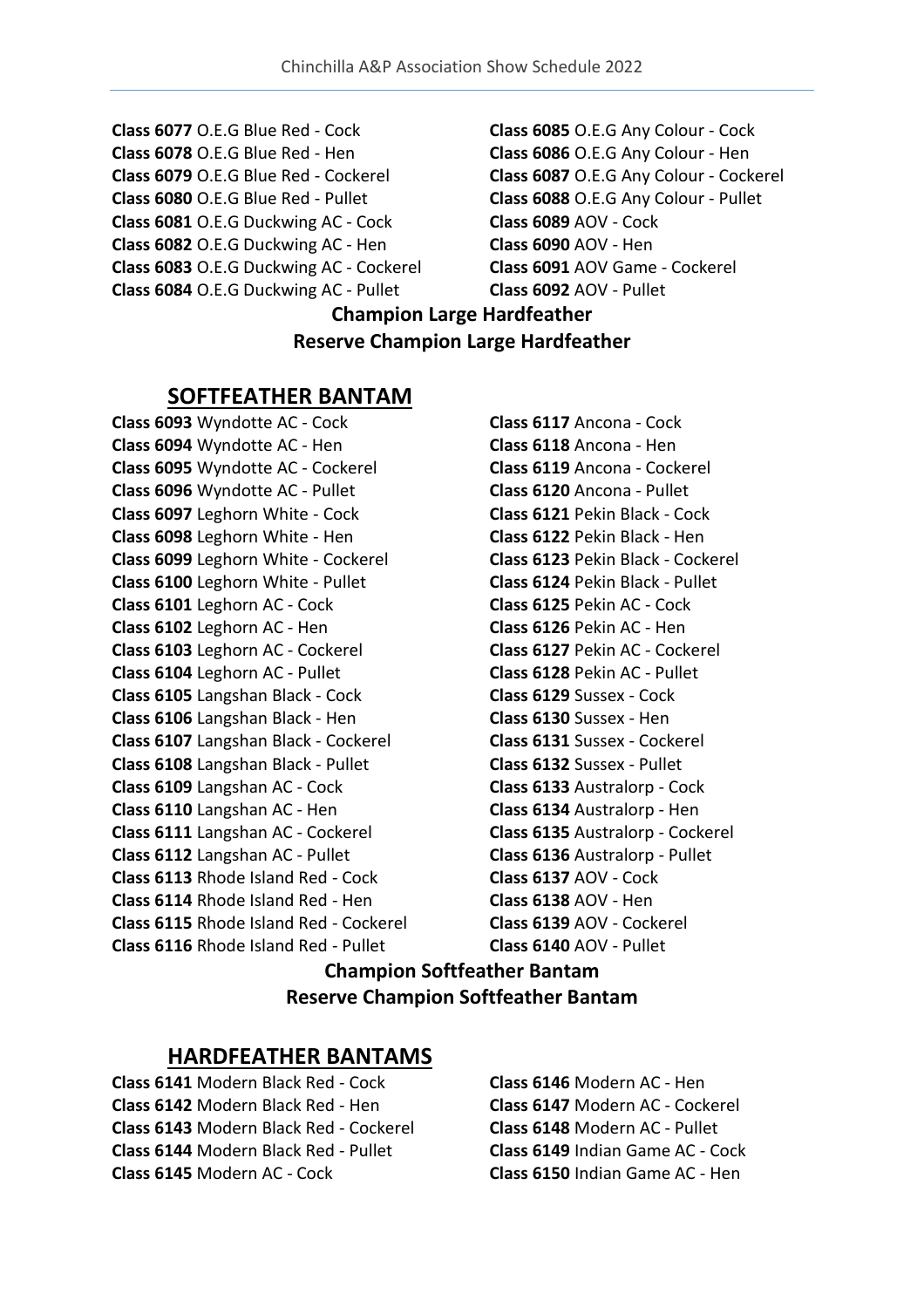**Class 6151** Indian Game AC - Cockerel **Class 6152** Indian Game AC - Pullet **Class 6153** Pit Game AV - Cock **Class 6154** Pit Game AV - Hen **Class 6155** Pit Game AV - Cockerel

# **OLD ENGLISH BANTAMS**

**Class 6161** Black Red (Dark and Light Leg) - Cock **Class 6162** Black Red (Dark and Light Leg) - Cockerel **Class 6163** Partridge - Hen **Class 6164** Partridge - Pullet **Class 6165** Black Tail Wheaten - Hen **Class 6166** Black Tail Wheaten - Pullet **Class 6167** Blue Tail Wheaten - Hen **Class 6168** Blue Tail Wheaten - Pullet **Class 6169** Blue Red - Cock **Class 6170** Blue Red - Hen **Class 6171** Blue Red - Cockerel **Class 6172** Blue Red - Pullet **Class 6173** Spangle - Cock **Class 6174** Spangle - Hen **Class 6175** Spangle - Cockerel

**Class 6156** Pit Game AV - Pullet **Class 6157** AOV - Cock **Class 6158** AOV - Hen **Class 6159** AOV - Cockerel **Class 6160** AOV - Pullet

**Class 6176** Spangle - Pullet **Class 6177** Duckwing AC - Cock **Class 6178** Duckwing AC - Hen **Class 6179** Duckwing AC - Cockerel **Class 6180** Duckwing AC - Pullet **Class 6181** Crele AC - Cock **Class 6182** Crele AC - Hen **Class 6183** Crele - Cockerel **Class 6184** Crele AC - Pullet **Class 6185** Ginger - Cock **Class 6186** Ginger - Hen **Class 6187** Ginger - Cockerel **Class 6188** Ginger - Pullet **Class 6189** AOC - Cock **Class 6190** AOC - Hen **Class 6191** AOC -Cockerel **Class 6192** AOC - Pullet

# **Champion Hardfeather Bantam Reserve Champion Hardfeather Bantam**

#### **WATERFOWL**

**Class 6193** Large Heavy - Drake **Class 6194** Large Heavy - Duck **Class 6195** Large Light - Drake

**Class 6196** Large Light - Duck **Class 6197** Bantam - Drake **Class 6198** Bantam - Duck

# **Champion Waterfowl Reserve Champion Waterfowl**

### **JUNIOR SECTION**

**Class 6235** Large Softfeather - Cock **Class 6236** Large Softfeather -Hen **Class 6237** Large Hardfeather - Cock **Class 6238** Large Hardfeather - Hen **Class 6239** Bantam Softfeather - Cock **Class 6240** Bantam Softfeather - Hen

**Class 6241** Bantam Hardfeather - Cock **Class 6242** Bantam Hardfeather - Hen **Class 6243** Waterfowl - Drake **Class 6244** Waterfowl - Duck **Class 6245** Any Other Cage Bird - Cock **Class 6246** Any Other Cage Bird - Hen

**Champion Junior Exhibitor Reserve Champion Junior Exhibitor**